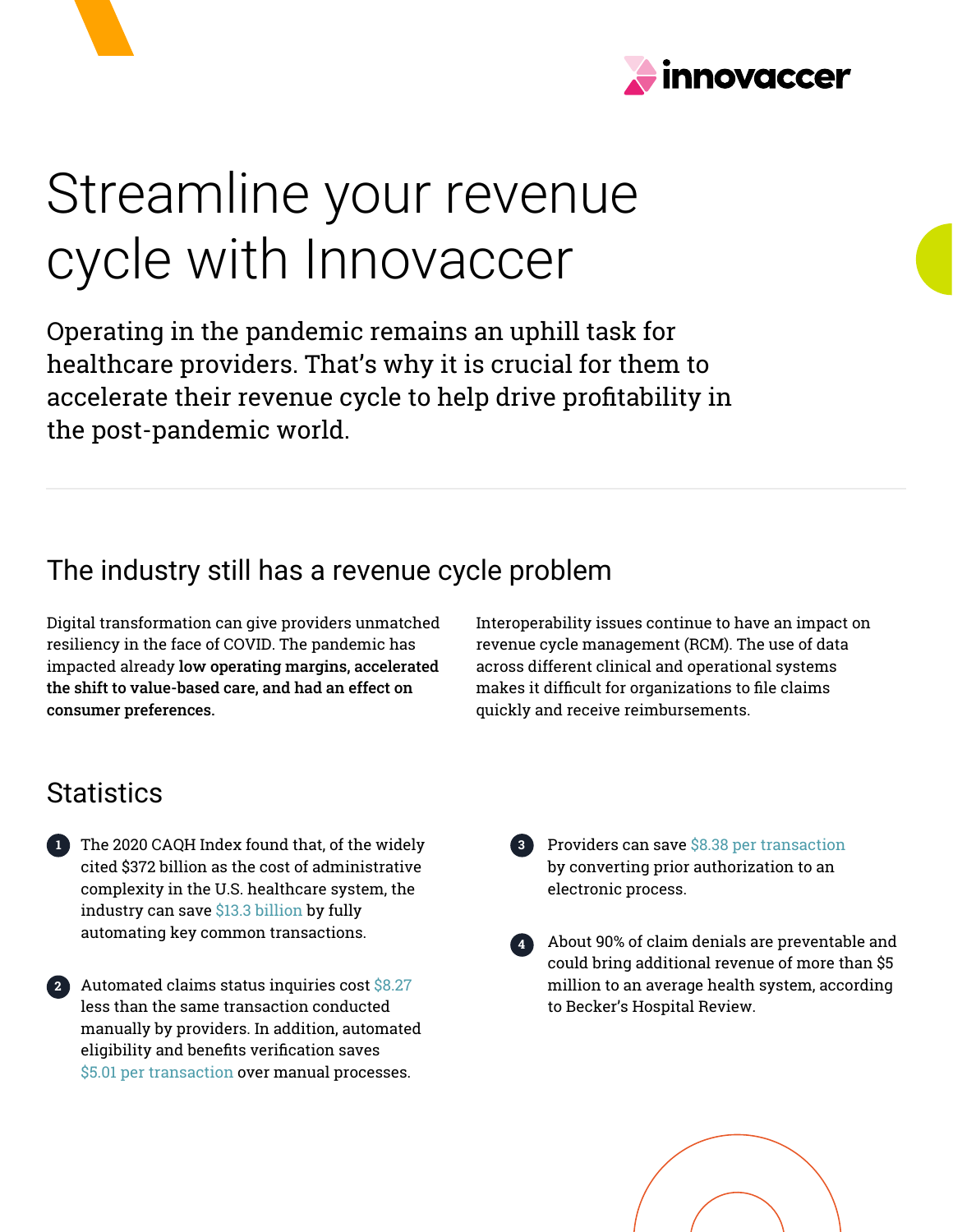## How Innovaccer has come to the rescue

Innovaccer's Revenue AI solutions emphasize the use of technology to simplify revenue cycle management. We use our expertise in automation and AI-based technologies to help clients automate inefficient processes to shorten the revenue cycle

and build smart workflows that help prevent revenue loss due to claim denials. Our data management and analytics solutions give decision-makers deep insights to facilitate improved revenue practices.







Unify data across fragmented systems

Use our award-winning data activation platform to integrate data from disparate vendor systems to streamline analytics and reporting.



Automate revenue cycle operations using smart workflows

Automate key aspects of revenue cycle through RPA bots to increase accuracy and reduce Full-Time Equivalent (FTE) requirements.



Activate AI-powered processes and analytics

Enhance revenue using smart follow-up and claim prioritization engines.